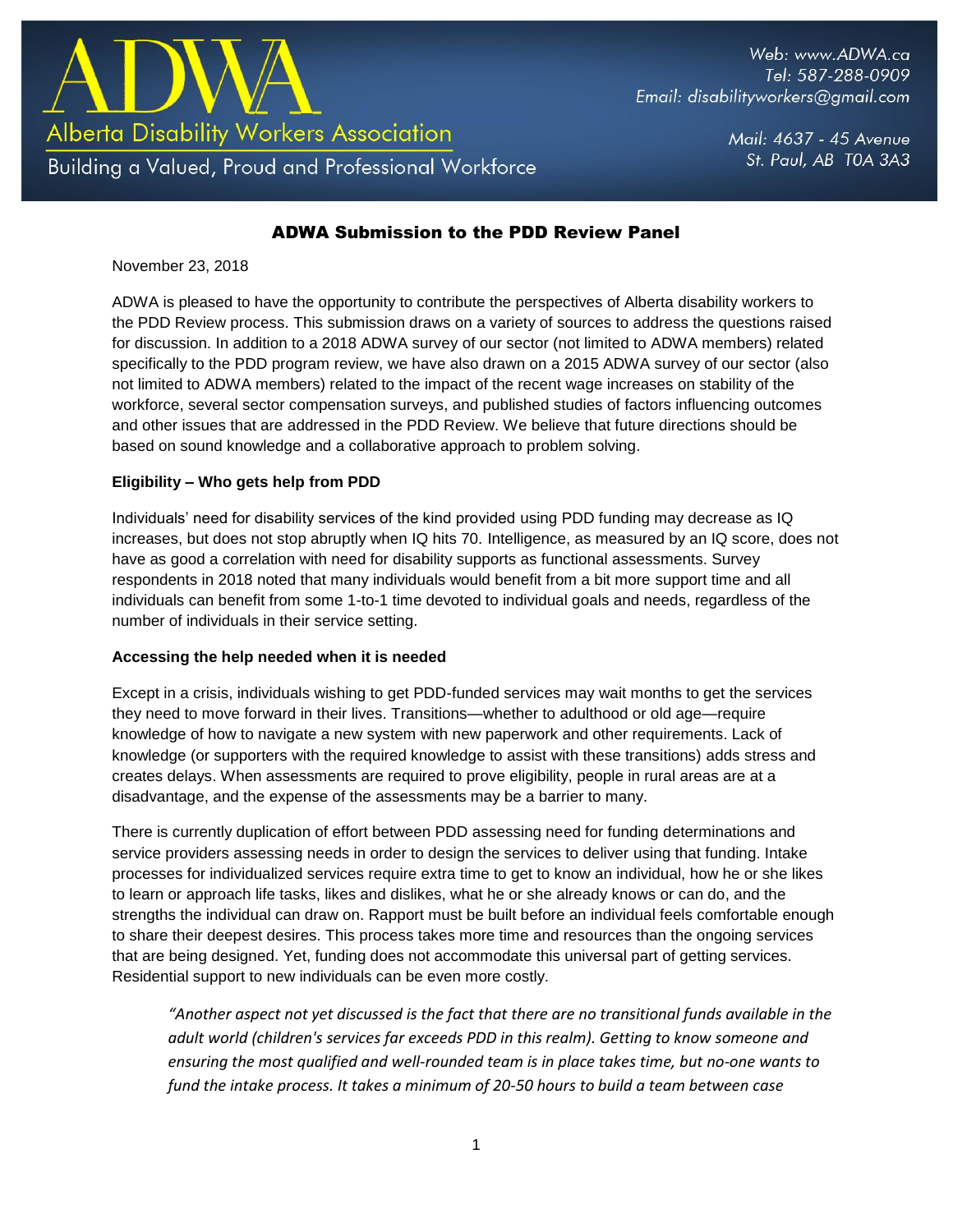*meetings, interviews, data gathering, connecting with all key stakeholders, etc. to even consider bringing a new individual into services and that does not include the training required, the set-up of the home from grocery purchases, to furnishing it, to finding adequate homes in the first place. Again, none of this is funded, so we end up asking more of the committed staff we have until we burn them out... it is all a terrible vicious cycle."*

Recognizing that how a service needs to be delivered in order to be effective has cost implications as important as the category of services to be delivered, it may be more cost effective for PDD and service provider staff to have funding and service planning meetings with the individual at the same time, and that service providers be funded appropriately for this process.

Having enough skilled workers to deliver well-designed services when they are needed is a more significant bottleneck to getting services quickly. The ability to provide services quickly depends on the ability to hire more staff from a pool of skilled disability workers. While individuals with developmental disabilities desire to enter the system faster than they leave it in Alberta, capacity to serve them is limited by the difficulty we have in recruiting, training and retaining disability workers. The core underlying cause of this situation is poor compensation near minimum wage levels when high skill levels are required. When skilled workers are not paid appropriately for their skills and can work in less demanding settings for the same or better wages, a workforce crisis is the result.

*"This field that we work in is a very difficult field to work in. It takes a certain type of person to do the job we do but if you can get a job with less stress, better wages and better hours it makes it hard to stay. I love the job that I do but when it makes it hard to make ends meet with the wages we are paid I find myself looking elsewhere even if it's a job I enjoy."* 

*"After 15 years my wage has followed minimum wage plus \$2. No extra for 15 years of experience. No extra for abusive placements, complex needs, medically fragile."* 

PDD-funded services cannot be changed easily if more funding is required. The system is slow in processing requests for increases in funding in response to changes in service needs, such as with aging individuals or individuals with cyclical mental health needs. The system for approving changes is overly bureaucratic and appears to lack understanding of the rapidity of declines in late life. Those at PDD whose job is to present the funding proposals for approval do not always have the direct, current knowledge of the individual needed to champion the proposal. By the time the paperwork to support an increase has been reviewed by PDD, it can already be outdated leaving the individual underfunded even if funding has increased. Lack of effective collaboration between PDD and health systems also create challenges for seamless and coordinated services.

*"[Challenges include] When the needs of an individual changes but the funding does not change."*

*"For aging individuals, lack of fair and reasonable access to services that other Albertans have access, due to double-dipping concerns that are unfair. For example, accessing home care for individuals receiving supports through PDD is very difficult as it's perceived as double-dipping, which it is not."*

PDD should work with the community to develop streamlined processes for approving funding changes for common categories of requests, such as aging individuals or certain mental health considerations.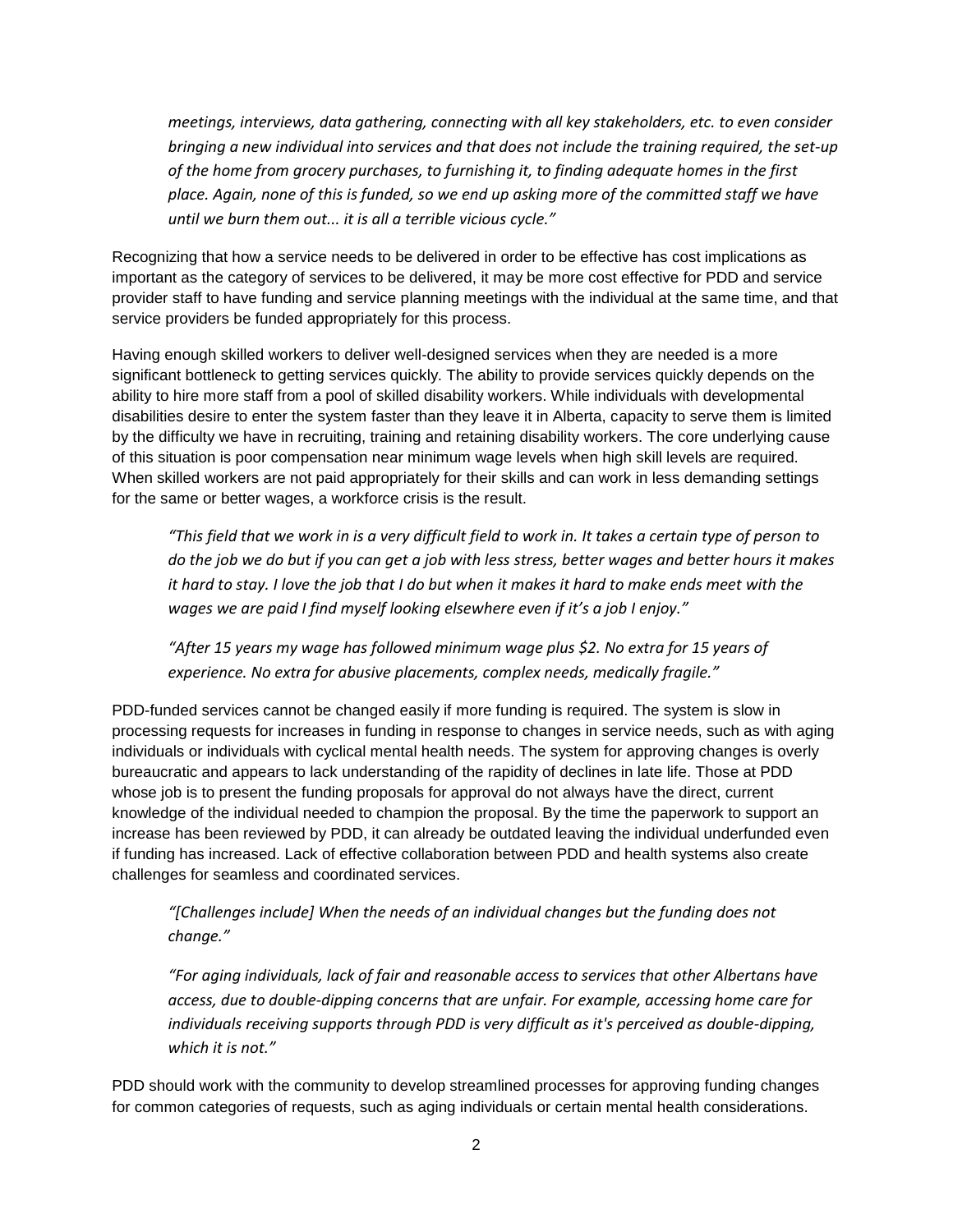### **Creating an effective service delivery system**

Disability workers are tasked with helping individuals with developmental disabilities achieve outcomes that will give them the best quality of life possible, increase their independence and help them participate in community life. When individuals are calm and in a positive frame of mind, they can focus their attention on achieving their goals. However, when individuals are worried or stressed, disability workers must spend their time with the individual addressing emotions instead of moving forward. Changes to the PDD program and fears that they will result in losing services—a fear made more reasonable by seeing reduced hours of support for themselves or those they know—have decreased the certainty needed for people to plan confidently for a better future. The lack of certainty and the resulting fears have a negative effect on everyone in the system.

Accountability is often made synonymous with paperwork in the service system. The paperwork load for disability workers has increased dramatically in the past few years, but funding to complete the paperwork is not part of contracts. Therefore, staff must either complete paperwork when they are supposed to be delivering services to the individual or do paperwork on their own personal, unpaid time. Neither option is justifiable.

*"I have been a Community Support Worker for 6 years. One area that causes frustration is the ever-increasing paperwork load we are required to handle. It is getting to the point where it is impacting the amount of quality time we have to positively interact with our clients. I am always so busy documenting and filling out forms that it is a struggle to complete this and still be able to do all that is planned with my client. That leaves completing it on my time, unpaid."*

At present, much of the paperwork requirement functions more to reduce service time than to improve accountability. While no one argues that there should be *no* paperwork, in a system with limited resources, paperwork should provide meaningful accountability, be an adequately funded activity and not detract from service provision.

The choice is available to put more money into the system to pay for the current level of paperwork, or to find ways to decrease the paperwork burden to fit the amount of current resourcing for it (or less). With new Labour Ministry regulations requiring reporting of near misses in addition to accidents, the paperwork burden in this sector could increase dramatically, making this a perfect time to work together with the community to discuss paperwork requirements as part of the PDD review.

Funding does not cover the costs of providing services in some key areas. In addition to not covering the true costs of service planning and initiation described earlier, funding fails to account for essential tasks that are not considered as "direct service" and are inappropriately categorized as "administration." These include time spent in community development work on behalf of individuals and seeking answers from other professionals to provide effective support, finding and attending professional development to upgrade knowledge to meet needs of supported individuals, completing PDD paperwork, arranging PDD participation in service review meetings and preparing PDD proposals for additional funding to meet developing needs.

*"Too little indirect care [is] allotted to allow for better planning, organizing, building community connections, etc., all vital activities needed to help people connect in meaningful ways. Direct care staff have little opportunity to focus on those types of activities. [There are] too few opportunities to work with other types of professionals in a collaborative manner."*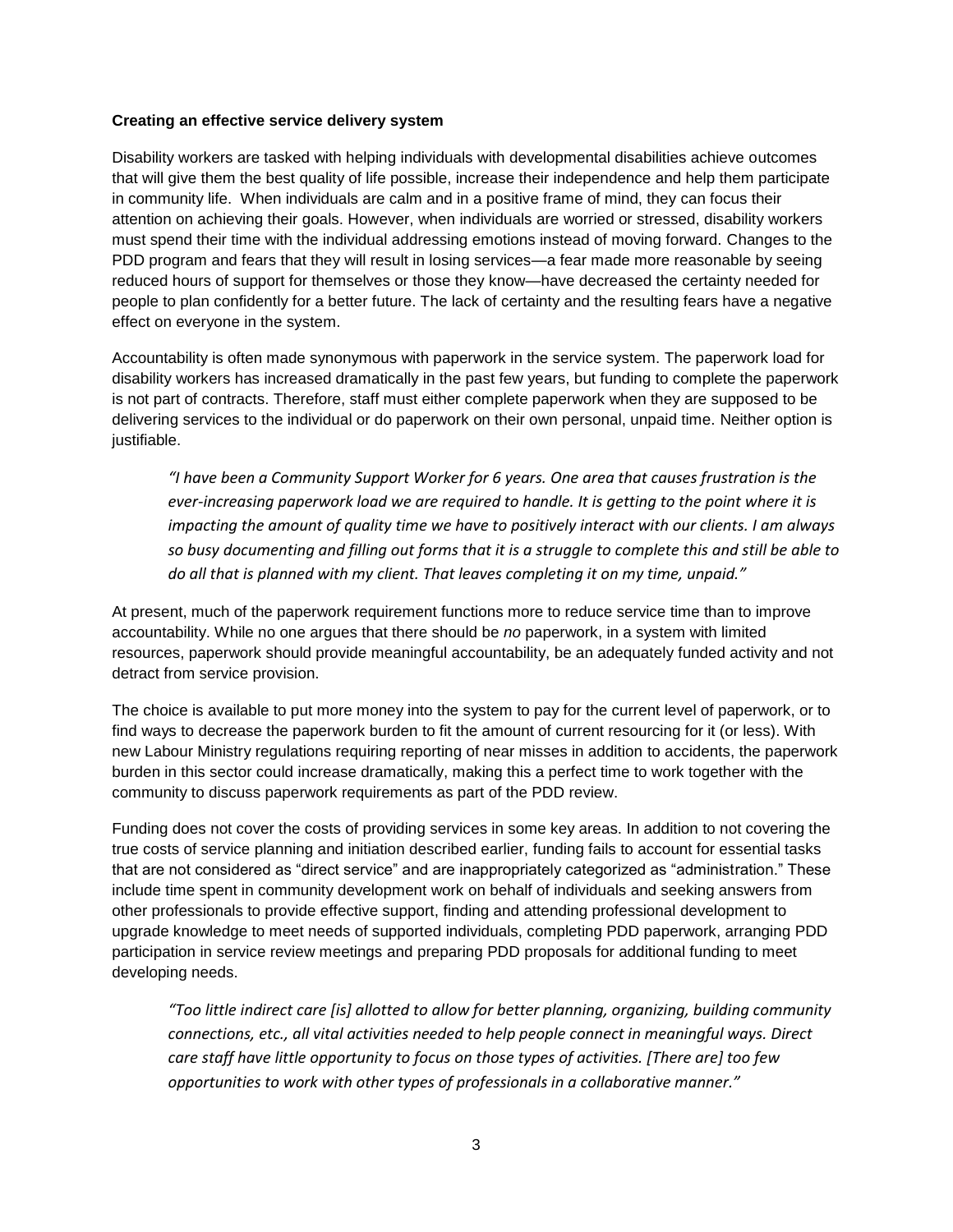*"Unfortunately, we cannot pay our staff when they are not providing direct hours so there is an unspoken expectation from PDD that it be done but on staff's own time, which is not only unfair and unrealistic, but dehumanizing as well."*

Inadequate support of the true costs of community access have led to a choice between supported individuals living near poverty levels being expected to pay transportation and event costs for themselves and supporting staff, or supporters who also live near poverty levels picking up those costs so individuals can participate in their community.

*"I support 2 individuals in my community where there isn't an option to use public transit. I work Monday to Friday making sure my clients have full access to the community by using my own personal vehicle. Currently I receive \$90.00 a month for "travel allowance". With the price of gas right now, that doesn't even cover my fuel costs for 2 weeks, let alone all the wear and tear on my vehicle. I am literally paying out of my own pocket to ensure my clients have needed access to their community for volunteer placements, doctor appointments, physiotherapy, grocery shopping errands etc."*

*"Oftentimes accessing community resources requires workers to outlay financially prior to being reimbursed. With increasing costs everywhere from the supermarket to the gas pump, workers can have a hard time budgeting for the additional expenses (even if temporary) of supporting people to access their community."*

While staff training is needed—both generally because of limited disability-related educational opportunities and specifically to support individuals with complex needs effectively and safely—contracts include limited resources to pay the true training costs of registrations, pay for staff to attend training and pay for staff covering service delivery.

*"With staff who are trained well in how to implement strategies, we can improve the chance that individuals will learn coping and self-management skills and service provision will be consistent. Training dollars are not there - to cover my wages or have more than a one-time 3 hour session to teach/train the staff. There should be additional monies for more extensive training "*

Minimum wage increases have led to a recent reduction of pay overall in community disability services. While the government has been quick to raise the minimum wage—an action that ADWA supports—it has

been slow to adjust contracts to cover the wages and benefits affected by the legislated increases. The result is that both starting and average wages for front-line workers decreased slightly between 2015 and 2016. At

| Average Minimum Hourly Wage <sup>®</sup>          | 2015    | 2016    |
|---------------------------------------------------|---------|---------|
| <b>Community Disability Support Workers (NGO)</b> | \$16.37 | \$16.05 |
| <b>Individual Support 1 (GoA)</b>                 | \$19.92 | \$20.42 |
| <b>Median Hourly Wage</b>                         | 2015    | 2016    |
| <b>Community Disability Support Workers (NGO)</b> | \$18.91 | \$18.76 |
| <b>Individual Support 1 (GoA)</b>                 | \$21.42 | \$21.96 |

the same time, government employees performing the same work with the same educational

1 *"Survey of Salaries and Selected Human Resource Practices,"* Peter T. Boland & Associates, 2015 and 2016;*"Subsidiary Agreement #009 Between the Government of the Province of Alberta and the Alberta Union of Provincial Employees Representing Health and Therapy and Institutional and Patient Support Services,"* July 6, 2014.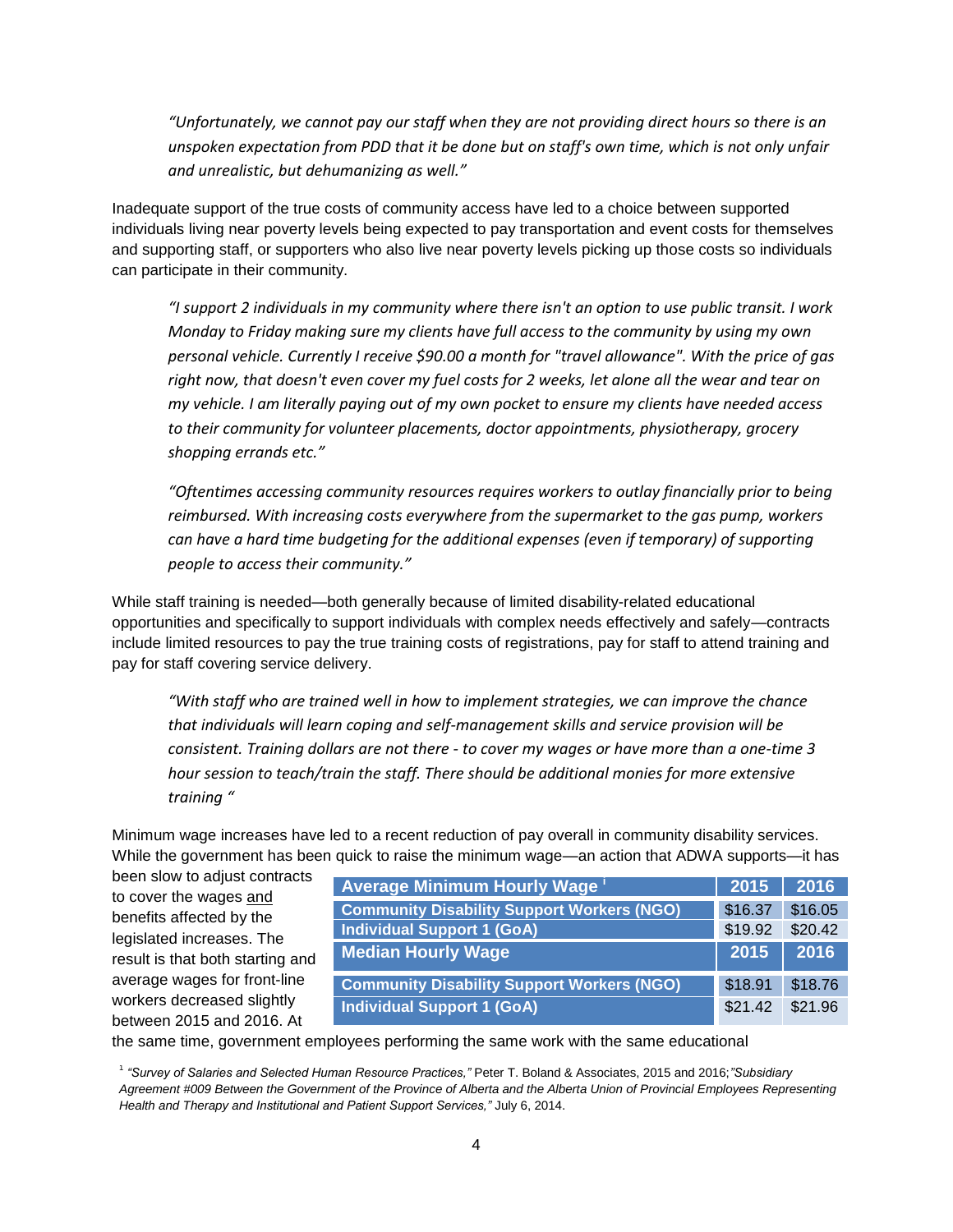qualifications saw increases of about \$.50 an hour added to wage rates that were already about \$3.00 an hour higher than their community counterparts. On top of the impact of contracts that do not fully acknowledge the impact of minimum wage increases, service providers are now faced with increased costs of providing support on general (statutory) holidays. Again, contracts have not been adjusted for these additional costs, mainly in the area of residential supports, as of the date that the new employment standards come into effect.

Funding decisions should be based on a current understanding of an individual's service needs, which can change dramatically over time. PDD Client Service Coordinators often change caseloads and may have no direct knowledge of the individual, whose funding they are to advocate for within the system. This is especially true in large urban regions with high caseloads for PDD representatives and constant turnover, as the system tries to keep caseloads balanced across staff. As a result, PDD representatives may promote options that those who know the individual recognize as being disruptive to the individual's life, and which may be more expensive but the expense is in a different Ministry.

*"Just ensure that PDD representatives are not promoting Long Term Care when the professional staff that have supported clients through their lives have made a commitment to them to be their support to the end of life."* 

*"In the 3 years I have worked with the current agency I am with, there has not been a consistent PDD worker. In these three years, we had an identified PDD worker for only a few months but other than that it is coverage. The citizens I support and their families are extremely frustrated as they are not sure who to contact through PDD and not even know their PDD worker or time to establish a relationship with their PDD worker."*

As indicated in this quote, lack of consistency in PDD workers has a negative impact on PDD's ability to monitor service quality if individuals and families do not know who to turn to for help.

Although PDD-funded services are available across Alberta, many other things necessary to fulfill the PDD mandate are not. This is particularly true of mental health and counselling supports that are knowledgeable about serving our community.

*"[Challenges include] Lack of mental health resources in rural communities. This sometimes leads to individuals having to pay for trips to the city to see mental health professionals."* 

*"As we are in a small rural area, resources are sometimes limited. Access to more training opportunities that are cost effective would be beneficial. More mental health resources are needed in our community as well - but specifically - mental health professionals who are knowledgeable about intellectual disabilities."*

This raises questions about whether the PDD program provides effective support for individuals with complex needs. By definition, individuals with complex needs are involved in multiple systems (PDD, health, mental health, justice, etc). If other systems are not prepared by education or training to provide supports that are normally part of their system, then it falls to disability workers to do so. If disability workers do not have access to the necessary educational and training opportunities to take on responsibilities that people in other systems are not prepared for, a grave disservice is done to both the individuals with complex needs and disability workers.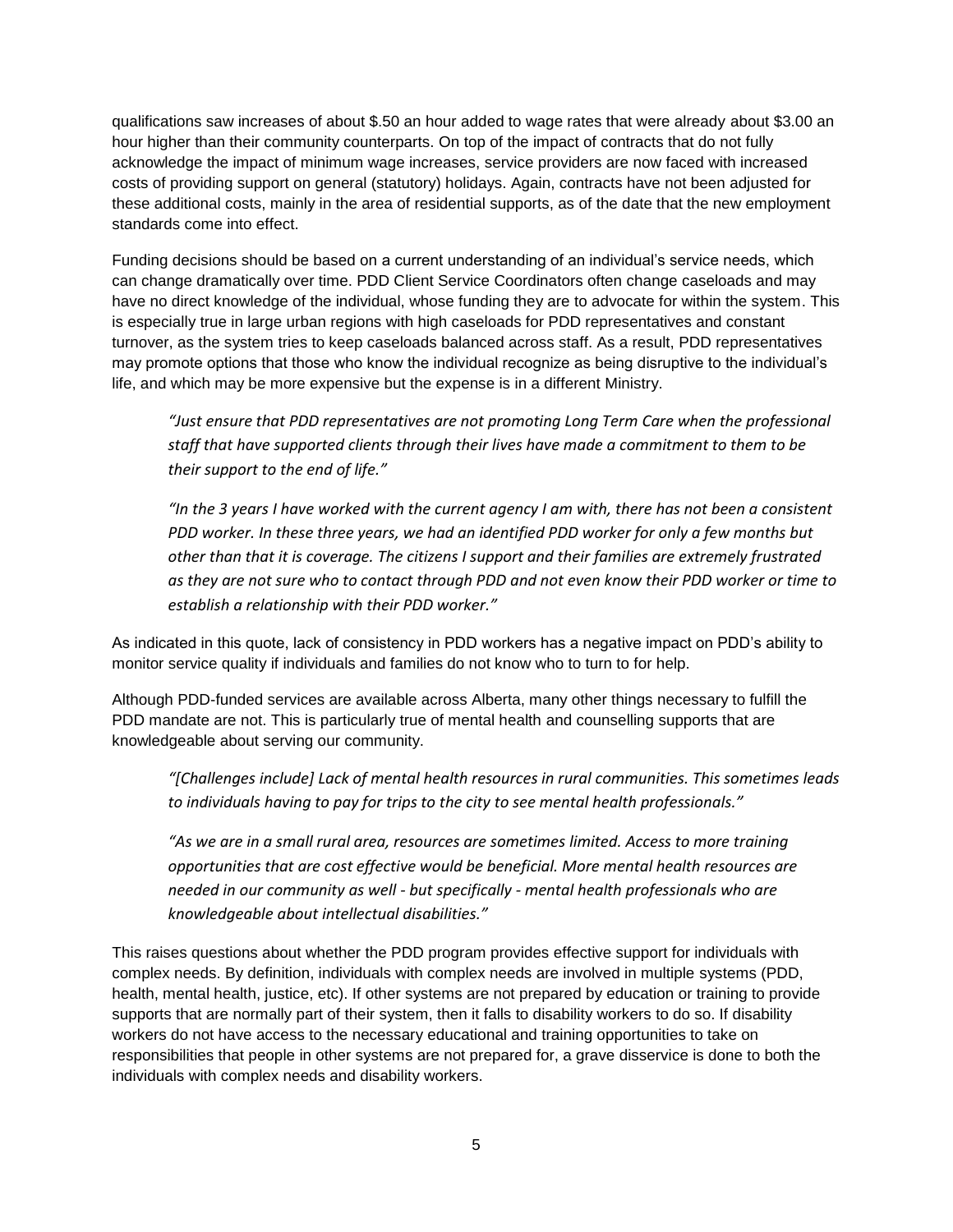Currently, worker compensation is insufficient to attract and retain staff with the level of training and skill required to consistently provide effective supports safely. The lack of specific education and training puts individuals and workers at risk, leading to higher turnover and injury claims. This higher injury rate due to violence has brought our industry to the attention of Occupational Health & Safety, with the likely end result being more regulation and possible loss of privacy and control for individuals over their home environment.

*"We deserve to be paid a much higher wage then minimum wage! We are often put into stressful / dangerous situations. Why would someone want to go and work with a person who has a disability and could be unpredictable and put their safety at risk, when they can be a cashier at any supermarket for almost the same price."*

*"For complex needs and or harm reduction or severely physically disabled, staff DO NOT get paid enough. Consideration for burn out is high behavioral needs and lifting and physical strain, which are a part of support workers every day."*

## **A skilled and knowledgeable workforce**

A skilled and knowledgeable workforce is a foundational requirement for an effective service system and fundamental to ADWA's purpose. The question of whether today's disability workers have the knowledge and skills they need for the job is complex and is currently unknown because there has been no assessment of core competencies across the sector. While ADWA and ACDS have already developed a set of core competency standards that have been reviewed and endorsed by service providers and individuals with developmental disabilities for a basic level of service, a certification process that will measure whether individual workers meet these standards is just now being tested with a cross-section of our community. In future, ADWA can expand the tested process with those who support individuals with complex needs.

ADWA and its members strongly value education. In the 1980s, most workers came to the field with a university degree or at least a diploma in disability studies or rehabilitation. Now, requirements for a front line position are often set at a high school diploma. Some workers do not have that. What is responsible for this change? In the past 30 years, wage rates have not kept up with inflation and the gap between community-based workers and equivalent positions in government has increased. While wages of the 1980s reflected the skill required by workers in the field, now they are barely above minimum wage, as noted earlier. At the same time, skill demands have increased.



*"They [wages] are too low for the risk we take and for the knowledge we come to have with the courses needed to take."*

People cannot afford to go into debt for an education in the field because the rate of pay is too low to both live on and pay off student loans.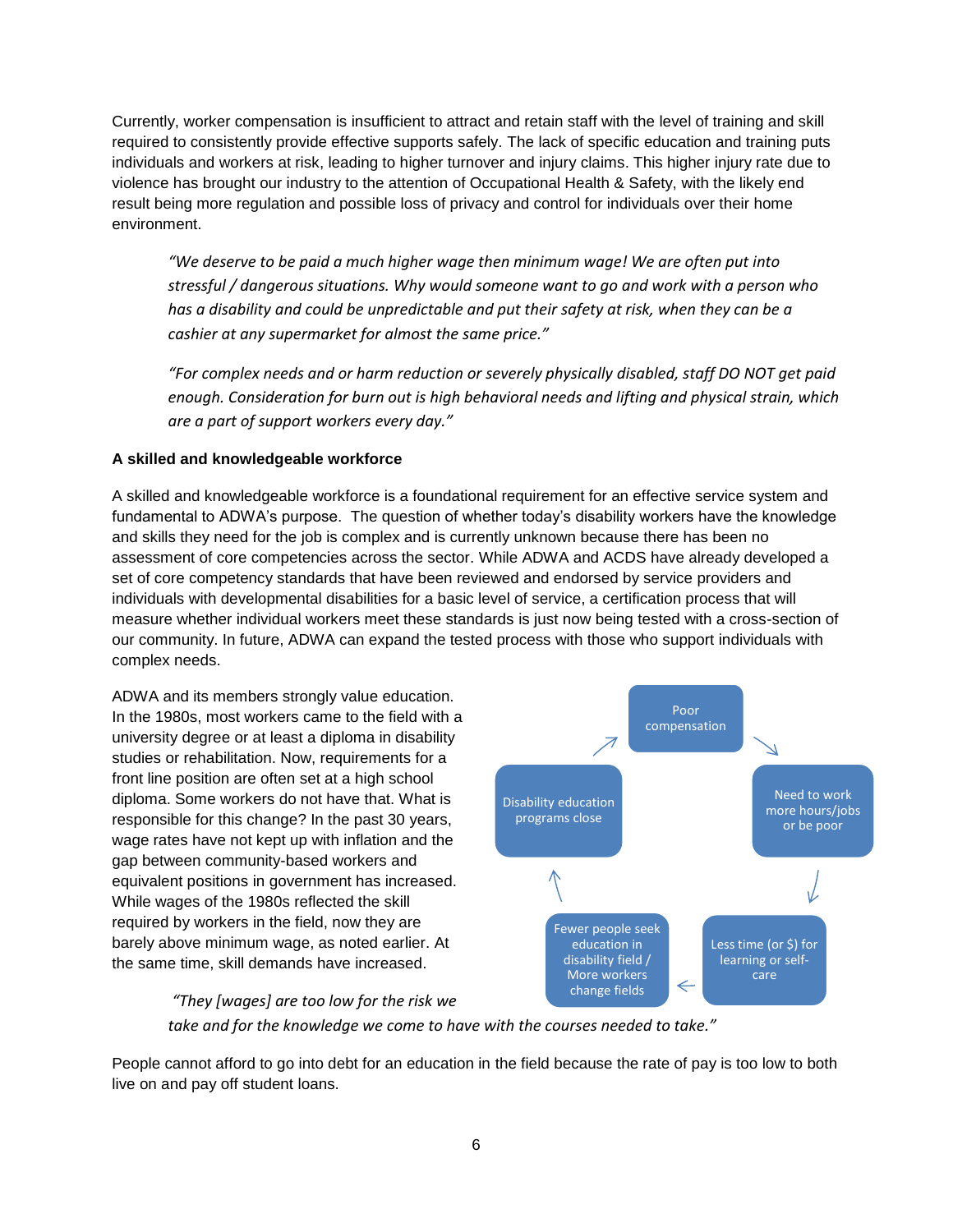*"I took a two year diploma course called "rehabilitation practitioner" and paid back tons of student loans to make making soon just higher then minimum wage. It causes stress and anxiety about living and I hate it!!!"*

As well, those already working in the field must often work multiple jobs or overtime to support themselves and their families. [ADWA's 2015 survey of the disability workforce](https://www.adwa.ca/files/ADWA%20CompensationandCommitment%20Report-Sep15.pdf) found that only 75% worked a single job, while 19.2% worked two jobs in the field and 5.6% worked at least 3 jobs in the disability sector. These figures were accurate in 2015 after several years of wage increases to contracts to a total increase of 25%. Since 2014 there have been no wage increases to contracts and we would predict that the number of workers in the field with multiple jobs has increased. With more time spent working, there is less time for self-care activities needed to reduce stress and burnout, as well as less time for education and training.

*"The term "you can only give what you have" comes into play. If staff are burning out, and not having the time to re-energize and self-care, the quality of care for the supported individuals decreases."*

Even when staff are skilled, the fatigue produced by multiple jobs and long hours of work, or concern about paying bills distracts from providing attentive and effective service.

*"I have not had a raise in over 4 years and none this year either, so how do I keep up with the rising cost of living? When a person is stressed about paying bills and meeting other obligations without a fair wage; your focus is not always where it should be when working."*

*"If I can't pay all my bills or have enough money to do something fun and stress-free outside of work, I will bring that negativity to work. It's hard to watch our individuals having a fun time when all you think is I wish I could have that for my family as well."*

*"90% of our staff are single mothers. It's pretty hard trying to be single mother on \$16.77."*

When fewer people seek education in a field, the education program becomes unprofitable and colleges/universities cancel the program, leaving fewer educational options available. Alberta lost 9 postsecondary programs to prepare students for disability work between 2008 and 2016. Only a few preparatory programs remain. Post-secondary education options in the north of the province are limited to online learning, which is not an effective option for all learners. The lack of an educated workforce supports the notion that the job is unskilled and worth only near-minimum wage. However, our extensive list of [core competency standards](https://www.adwa.ca/certification/standards.html) indicates that this is not true.

Service providers, disability workers and individuals receiving services have all said that they want a better educated and trained workforce whenever asked. Instead, the government has responded to needs with more regulations and paperwork (e.g., water temperature logs) instead of support for education and training. With an increase in the number of people with complex needs being served, education and training specific to those needs is in greater demand.

*"Some individuals are doing very well with the level of support that they are receiving now however we struggle with a new set of issues, i.e., addictions, mental health, complex needs. The skill set required is changing. In a perfect world, education would be made available to staff that require it."*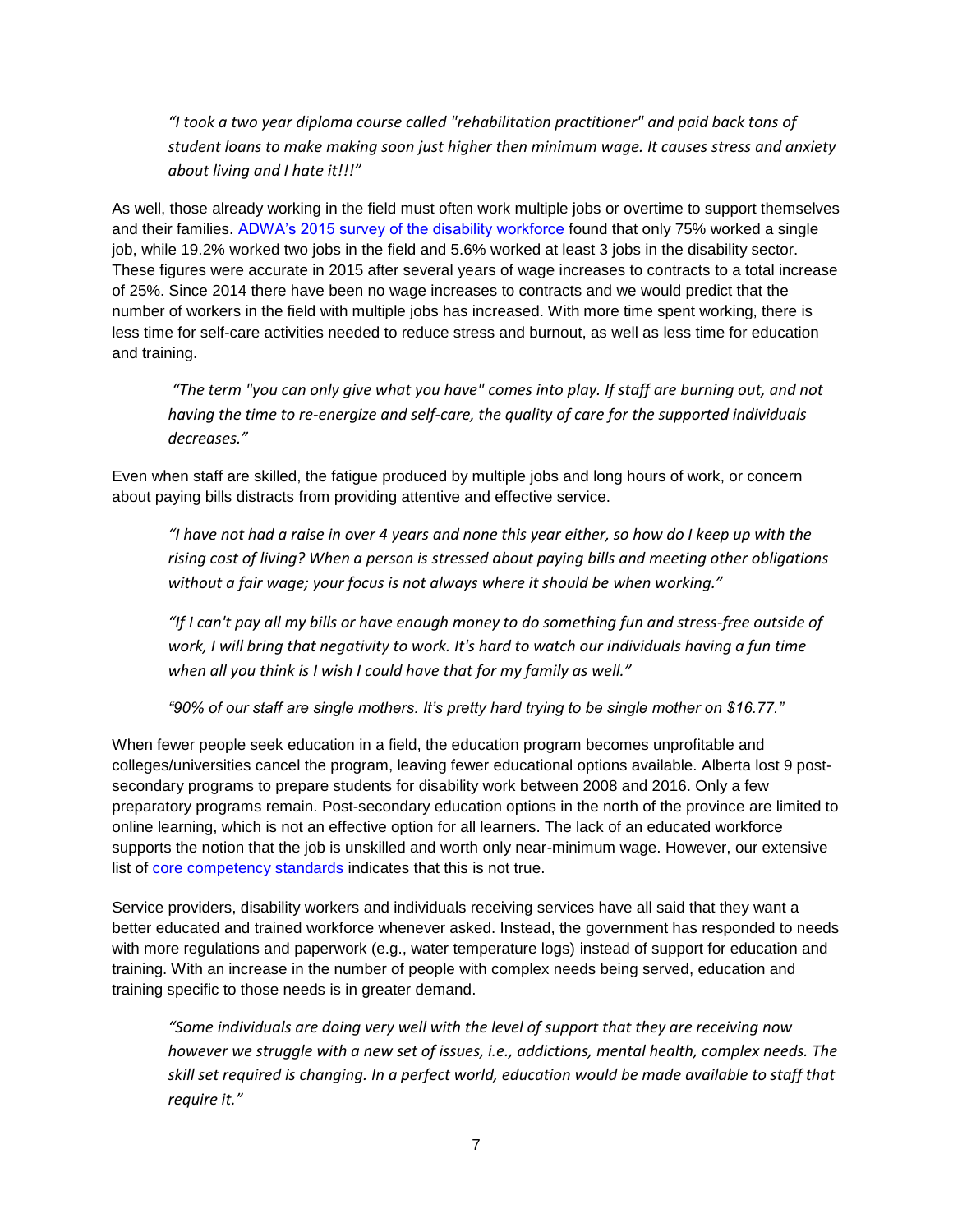Despite the need to know whether workers are actually *learning* the skills needed for safe and effective service, the offered training seldom includes measures of learning or competency. (Post-secondary training always includes evaluation, but training may not.) It remains up to ADWA's certification to provide a measure of a disability worker's ability to provide effective support unless training includes evaluation.

We also know that when wages increase to appropriate levels, demand for disability-related education increases and multiple post-secondary programs will run at maximum capacity. This was the experience in [Ontario during the past 10 years.](https://www.adwa.ca/news-and-events/ebulletins.html?id=468) The Ontario government worked together with the sector to address issues jointly. The result not only increased wages to attract competent workers, but built education and training opportunities that were tied directly with the core competency standards in their field. The result has been a more professional workforce and more individual outcomes being met.



Pressures on the sector tied to low wages with high skill demands make staff recruitment and retention an ongoing challenge. There simply are not enough qualified staff available to fill open positions and too few post-secondary spaces available to fill the growing gap. Good, experienced workers are paid too little to stay in the sector. They either work additional jobs to make ends meet and burn out more rapidly, or they leave the sector for jobs that are less stressful and/or pay better.

*"The expectations put on staff are continuously increasing - but we are not able to offer wages to match the expectations. It is very difficult to attract good staff at the wages we can offer. Staff retention is also very difficult - we provide training but cannot increase people's wages to reflect their increased ability to do the work."*

*"When well-qualified people apply there is always a hesitancy to hire because of the likelihood that we are a timely stopgap until they find their desired job, role or work."*

Another reason that there are not enough workers in the field is chronic rates of high turnover. When disability workers leave the field for less stressful work, as opposed to simply moving to another service provider, they need to be replaced. Over time, the pool of available skilled and qualified disability workers shrinks and one must draw on unqualified, less diligent workers. Besides increasing the need for resources to support on-the-job training, chronic high turnover has a negative impact on service delivery.

*"The disability field has a very high turnover rate. I believe one of the reasons why that is, is due* to wages not equaling what it is we do. If wages were higher, or the possibility of growth in *wage was available, the field may get more diligent workers, and possibly a lower turnover rate. If your wage is impacted by how well you do your job (more if you deserve it and less if you don't) people may be more inclined to stay longer, work harder, and overall do a better job. It's unfortunate, but the people who thrive in this field are often the ones who leave first due to wages, no area for wage increase and having to work with people who are not suited for the job. If there was the potential for growth in wage I feel like the disability sector would improve significantly."*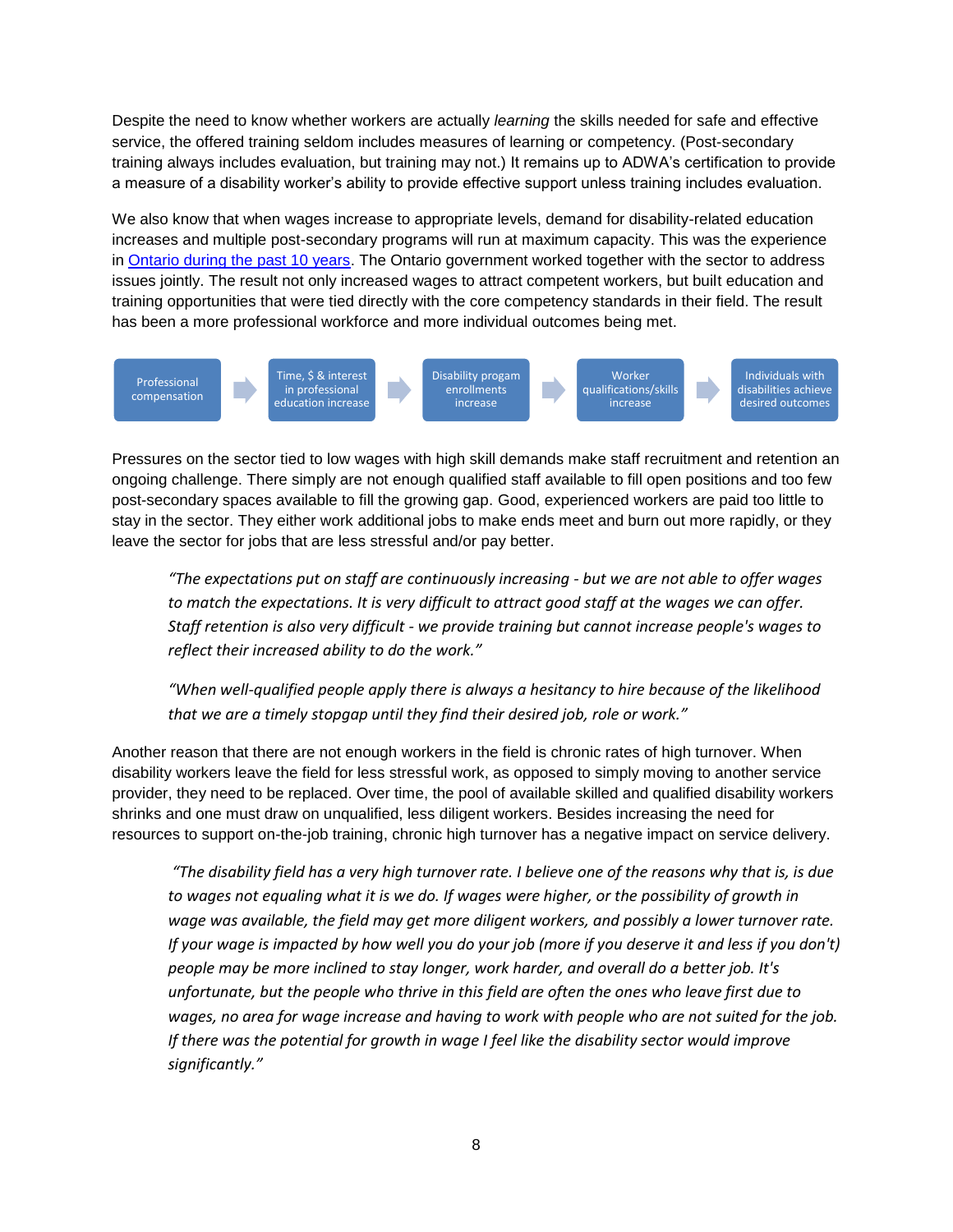"It's difficult with current wages for staff to make a long term commitment to full time work. *This is a second job wage."*

Recent research indicates that turnover is 270% higher for those supporting individuals with complex needs than the average turnover rate (Friedman, 2018)<sup>1</sup>. The reasons for this are obvious.

*"As a supervisor I have had many staff find another job and state that they would rather work elsewhere as their pay is more or similar and they don't get spit on, hit, pinched etc."* 

*"We deserve to be paid a much higher wage then minimum wage! We are often put into stressful / dangerous situations. Why would someone want to go and work with a person who has a disability and could be unpredictable and put their safety at risk, when they can be a cashier at any supermarket for almost the same price."*

When staff leave and are replaced by workers who do not understand the individuals they support, outcomes for those supported are negatively affected. Some individuals with high staff turnover are constantly training new staff as to how to work effectively with them. Trust takes time to earn and is necessary before individuals share what is important to them.

*"There is so much staff turnover that supported individuals constantly have staff that are just getting to know them and who are learning the best way to provide community support. This holds supported individuals back because they have to keep waiting for new staff to "get it."*

Friedman (2018) was able to calculate the impact of turnover on quality of life by comparing outcomes for individuals who had experienced staff turnover in the previous two years with those who had staff stability. She found that in comparison with those who experienced staff turnover, individuals with stable staff were

- 6.3 times more likely to feel secure and stable in their life
- 3.7 times more likely to live in integrated environments
- 2.4 times more likely to feel respected
- 2.1 times more likely to choose where and with whom they live
- 2.1 times more likely to be connected to natural support networks
- 2 times more likely to feel they are treated fairly
- 2 times more likely to interact with other community members
- 2 times more likely to participate in community life
- 2 times more likely to have friends
- 1.8 times more likely to be able to get around and use their environments
- 1.7 times more likely to have control over their personal information
- 1.7 times more likely to have a variety of social roles
- 1.6 times more likely to feel safe
- 1.6 times more likely to exercise their rights
- 1.5 times more likely to have the best possible health
- 1.5 times more likely to have close personal or intimate relationships

The key to changing this dire situation for individuals and the workforce is to substantially increase wages for the disability workforce and ensure that contracts cover both fair compensation for skilled work and

l <sup>1</sup> Friedman, C. (2018). Direct support professionals and quality of life of people with intellectual and developmental disabilities. *Intellectual and Developmental Disabilities, 56*(4), 234-250. [https://goo.gl/JKUDsc.](https://goo.gl/JKUDsc) Webinar Link:<https://youtu.be/Fl6RYNOHnZc?t=31> and <https://www.adwa.ca/news-and-events/ebulletins.html?id=513>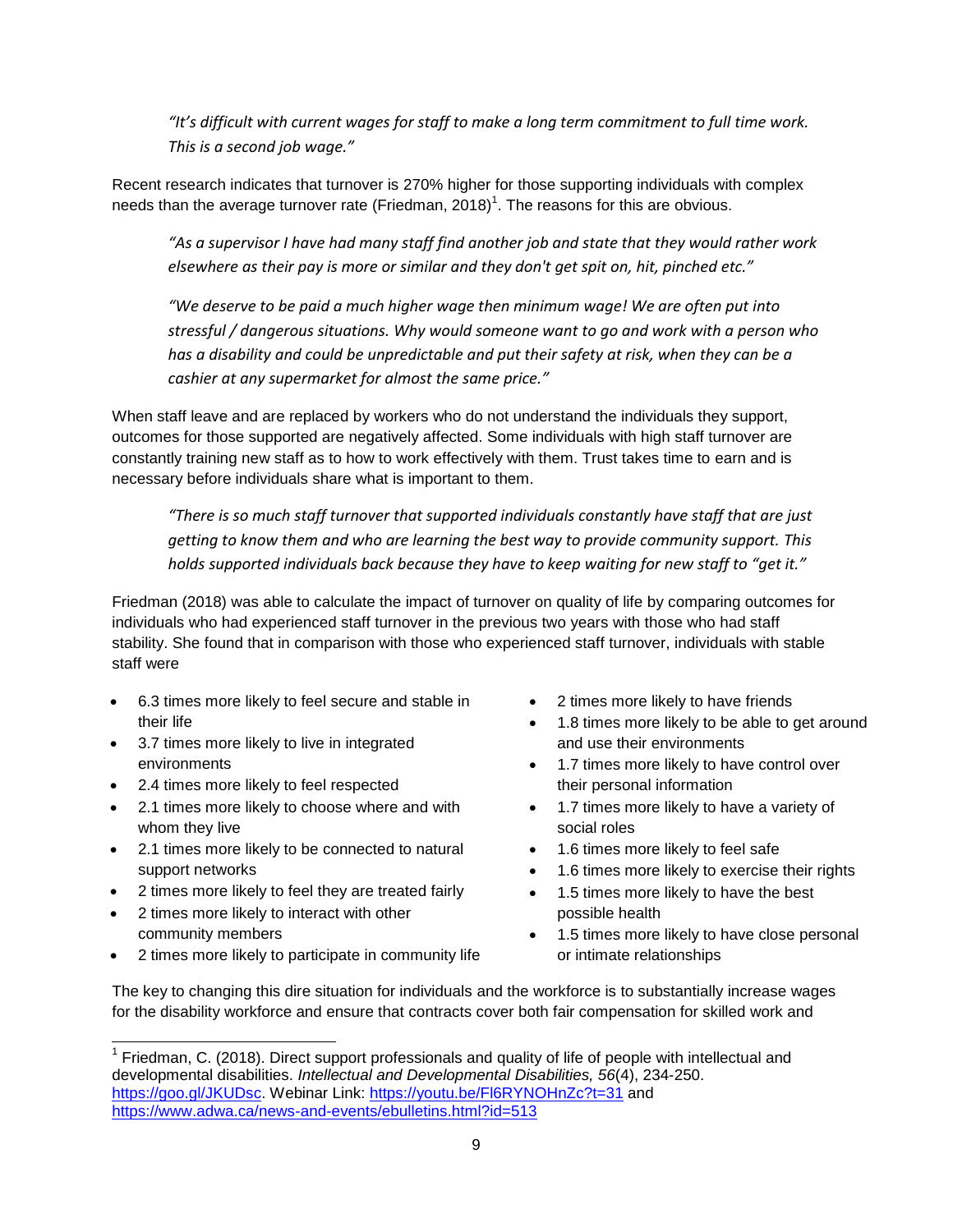legislated changes affecting required wages and benefits. Members of this workforce need to see themselves as professionals and hold themselves accountable as such; they cannot do so when paid demoralizingly low wages.

*"Not earning a fair wage is demeaning and demoralizing - while we may enjoy the work we do and want to make a difference in the lives of others; not being recognized as a valued professional impacts our work."*

"It shows value for the people we support when we value the people who provide the support. *We expect a level of skill, professionalism and integrity but definitely do not reflect that in the pay. And a raise after years because of incessant complaining doesn't do much when you get nothing for years after."*

## **Working together – connections and communication**

Goals are not always the same when working together. Members of our workforce noted that their work is negatively impacted when the service planning and review process is PDD-driven rather than persondriven.

*"Person-centered planning –meaningful goal setting not goal setting that meets govt's needs."*

*"Establishment of goals meaningful to the individual, not just established because of PDD requirements."*

*"Also, the fact that PDD is turning every individual life into a checklist. "Was the goal completed? Yes or No. No? Okay, we'll cut your funding." And telling us that each goal has to be so specifically achievable and that they cannot repeat from year to year takes away from the personhood of the client."*

Disability workers are held accountable for meeting goals that the individual has no interest in working on. When goals are not met—or sometimes when they are—funding is cut.

*"Clients have to determine their goals for the coming year in a formal meeting. Agencies must work with clients towards achieving these goals. Clients often express goals that are promoted by others or to please those at the meeting, and do not want to work on them. Agency funding is tied to the percentage of achieved goals. I strongly believe that this takes away from assisting clients to live the life they want."*

*"Stop expecting agencies to schedule their (individuals with disabilities) whole lives in order to do more with less as that is no life at all!; stop expecting employment from every citizen, they have the right to retire too; stop punishing the success of gaining skills by taking away the supports that got them there (when a citizen takes their baseline of aggression from 3 per week to 1 per month, you take away some of the funding dollars that got them there because the data shows that they are doing better so the staffing isn't needed, but then everything goes haywire and agencies need to fight like crazy to get those supports back)."*